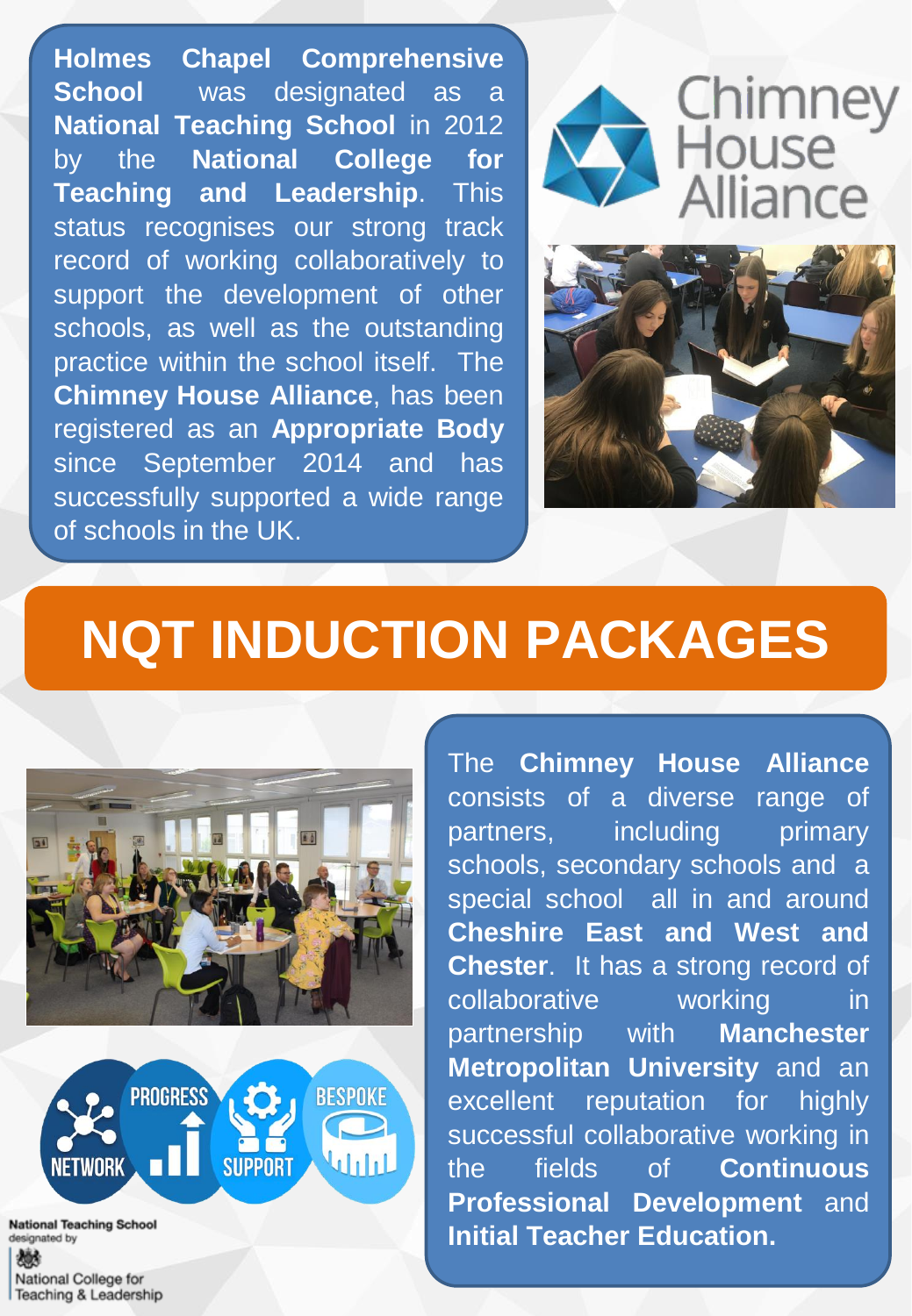## **NQT Induction Packages**

Before an NQT can start their induction in your school, you must appoint an Appropriate Body. By appointing the Chimney House Alliance as the Appropriate Body, you are agreeing to purchase the minimum level of service we offer which is our Core Package. Other packages we have on offer include a Support Package, an Enhanced Support Package and Ad-hoc Support.

#### **Core Package**

Includes:

- $\checkmark$  Registration and administration fees
- $\checkmark$  Telephone support and a named contact
- $\checkmark$  An induction handbook for Mentor with documentation and guidance
- $\times$  An induction handbook for NQT with documentation and guidance
- Full QA on all assessment forms completed

#### **Support Package**

Includes the **Core Package** plus:

- $\checkmark$  A tailored CPD package for the NQT, providing accredited training and a chance to network with other NQTs
- $\checkmark$  Induction Mentor/ Tutor training session
- $\checkmark$  QA visit to monitor support

**Enhanced Support Package**

Includes the **Support Package** plus:

- $\checkmark$  A half day visit to support each NQT's progress and monitor the support including a lesson observation.
- $\checkmark$  A bespoke Career Entry Profile to support the NQT's career portfolio
- $\checkmark$  Access to RQT Development programme for the following year

**£150 Per NQT £350 Per NQT \* £580 Per NQT \***

\* CHA member qualify for a 20% discount on the full price of the Support and Enhanced Support Packages.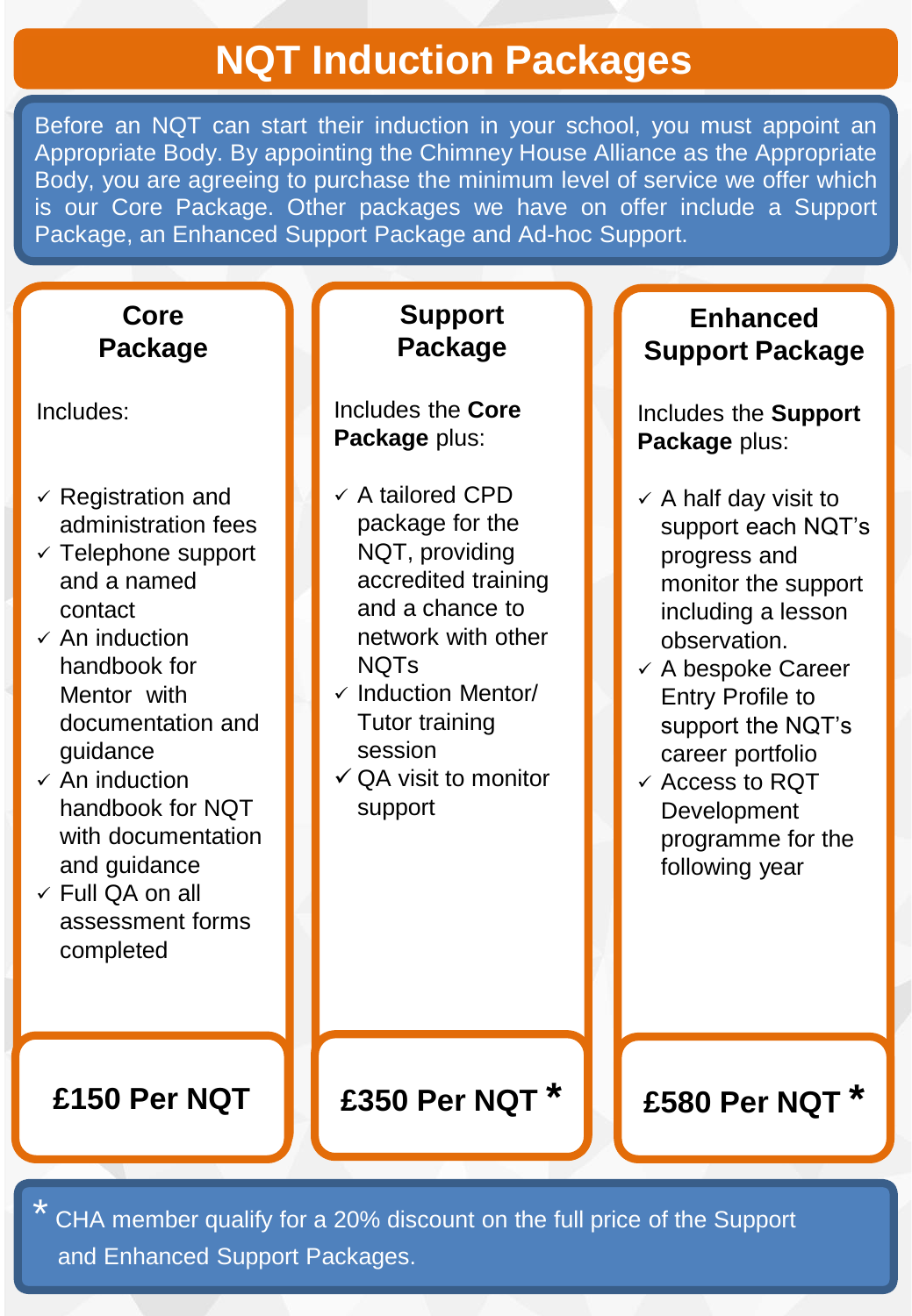## **Ad Hoc Support**

If, as a result of a cause for concern, additional support is required, such as one to one support, observations or team teaching, this will be charged separately in agreement with the school.

See below for 'Ad-hoc Support' and 'Cause for Concern' details and prices.

#### **Ad-hoc Support**

**- Support package:** for new mentors in coaching, challenging conversations and lesson observations.

#### **£400**

- The Session of the Session of the Session of the September 2014. **- Half day visit:** A half day visit to support each NQT's progress and
	- **£250**
- **- Half day observation:** NQT spends a half day with colleague where outstanding practice exists and has a mentor meeting with assigned buddy to discuss practical strategies.

#### **£250**

**Full day observation:** NQT meets with outstanding practitioner in **e** advance of day and plans a team teaching session followed by mentoring and strategic planning.

#### **£450**

#### **Cause for Concern**

NQT and mentor have meeting, chaired by facilitator, where issues are identified and a clear action plan with time restricted targets set. Follow up with two half day visits to the school to review progress and a full day's observation for the NQT of an outstanding practitioner in the Alliance.